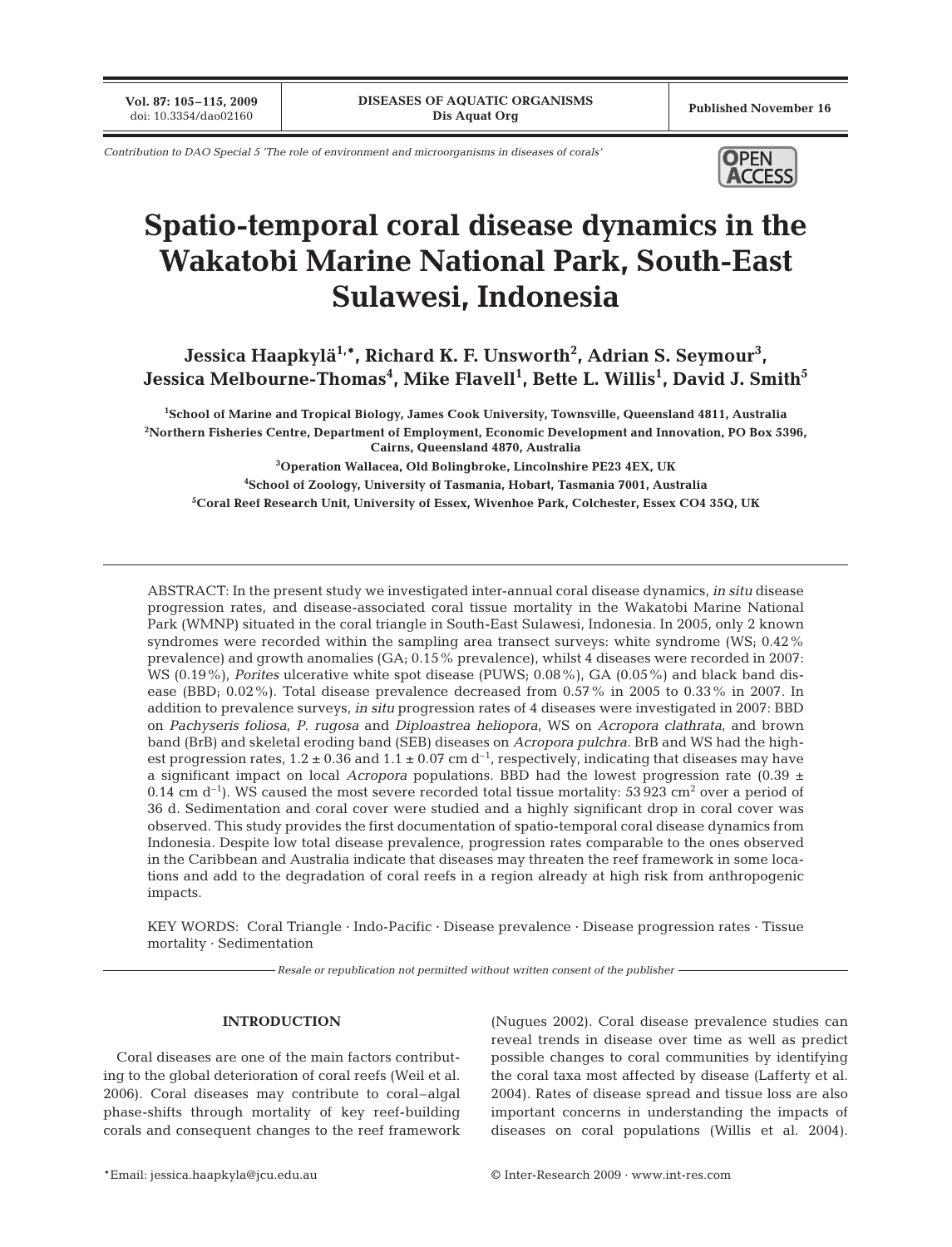Diseases have been well-studied in the Caribbean, which is considered a 'disease hot spot' due to the fast emergence and high virulence of coral reef diseases/ syndromes, their widespread geographic distribution, wide host range, and frequent epizootic events with significant coral mortalities (Epstein et al. 1998, Hayes & Goreau 1998, Green & Bruckner 2000, Weil et al. 2002a, Weil 2004). However, much less is known about coral diseases in the Indo-Pacific region (Weil et al. 2006).

Examples of disease outbreaks from the Caribbean are numerous. One of the most devastating diseases has been white band disease that was first reported by Gladfelter (1982). The large-scale die-off of key reefbuilding corals *Acropora palmata* (now IUCN redlisted) and *A*. *cervicornis* has been attributed to the combined impacts of white band disease, white pox (Patterson et al. 2002) and hurricane damage (Woodley 1989, Hughes 1994). Another example of a coral disease outbreak in the Caribbean is the rapidly spreading disease white plague II (WPII), which has destroyed 75% of the key Caribbean reef-building coral *Dichocoenia stokesi* in 7 yr and shifted the population structure in a way which suggests that the remaining *D*. *stokesi* population is no longer reproducing (Richardson & Voss 2005).

Despite the fact that no major disease outbreaks have yet been reported from the Indo-Pacific, an increasing number of coral diseases have now been observed at several locations: Australia (Willis et al. 2004), the Philippines (Raymundo et al. 2003), Hawaii (Aeby 2005), US Pacific remote islands (Vargas-Ángel 2009) and Indonesia (Haapkylä et al. 2007). Diseases have been monitored on the Great Barrier Reef (GBR) since 1998 revealing a 20-fold increase in white syndrome (WS) between 1998 and 2003 (Willis et al. 2004). The overall disease prevalence was  $8.97 \pm 0.79\%$  in northern Cooktown/Lizard Island and southern Capricorn Bunker sectors of the GBR in 2004 (Willis et al. 2004). Raymundo et al. (2005) reported a total disease prevalence of  $8.3 \pm 1.2\%$  (n = 8 reefs) in the Philippines, and prevalences of *Porites* ulcerative white spot (PUWS) and growth anomalies (GA) were 53.7 and 39.1%, respectively, in 2002–2003 (Kaczmarsky 2006). These studies indicate that infectious pathogens may be a common component of Indo-Pacific coral communities, and may play a greater role in structuring these communities than previously thought (Willis et al. 2004).

Spatio-temporal dynamics of coral diseases are often driven by environmental factors. Anomalously high temperature and other environmental stresses can influence the severity and dynamics of infectious coral diseases by increasing host susceptibility and pathogen virulence (Harvell et al. 2002, Lafferty & Holt 2003). The frequency of temperature anomalies, which is predicted to increase in most tropical oceans, can therefore increase the susceptibility of corals to disease, leading to outbreaks where corals are abundant (Bruno et al. 2007). Other environmental factors that can increase disease susceptibility include sedimentation (Voss & Richardson 2006), turbidity (Bruckner & Bruckner 1997) and nutrients (Bruno et al. 2003).

Little is known about the impacts of coral diseases within the coral triangle region of SE Asia, which is regarded as a global marine biodiversity hotspot (Roberts et al. 2002). Wilkinson (2008) reported that coral reefs in Indonesia have continued to show an overall decline in condition since 2004; however, the role of disease in this decline remains poorly understood. Haapkylä et al. (2007) documented the occurrence of coral disease in the Wakatobi Marine National Park (WMNP). In the present study we describe interannual coral disease dynamics and investigate the impact of disease on coral assemblages by recording the *in situ* progression rates and tissue mortality caused by 4 coral diseases in the WMNP.

## **MATERIALS AND METHODS**

**Study site.** The WMNP is the second largest marine national park in Indonesia and covers an area of 1.39 million ha. It is situated in the Tukangbesi Island region between the Banda and Flores Seas, South-East Sulawesi (3–6° S, 120° 45'–124° 06' E) (Fig. 1). Indonesian coral reefs are among the most diverse in the world (Allen 2007). The WMNP is situated in a global biodiversity hotspot with 396 species of hermatypic scleractinian corals belonging to 68 genera and 15 families (Turak 2003). 10 species of non-scleractinian or ahermatypic hard coral species and 28 soft coral genera are also found in the park (Pet-Soede & Erdmann 2004). Coral reef habitats of the WMNP are mostly in a healthy state, but incidences of declining coral cover and reduced reef predators related to increased fishing pressure are cause for concern (McMellor 2007, Unsworth et al. 2007).

Five sites located around the islands of Hoga and Kaledupa were surveyed in 2005 and 2007 (Fig. 1). These sites represent a typical Indonesian fringing reef. Sampela is the only site situated close to a local village. The fringing reefs at these sites range in depth from <1 m to approximately 35 m and are situated between 500 m and 1 km offshore. Sampling was conducted between 29 June and 16 September 2005 and between 30 June and 4 September 2007.

**Inter-annual study.** Surveys were conducted using belt transects (English et al. 1997) covering an area of  $4 \times 20$  m (2 m on each side of the transect line) in both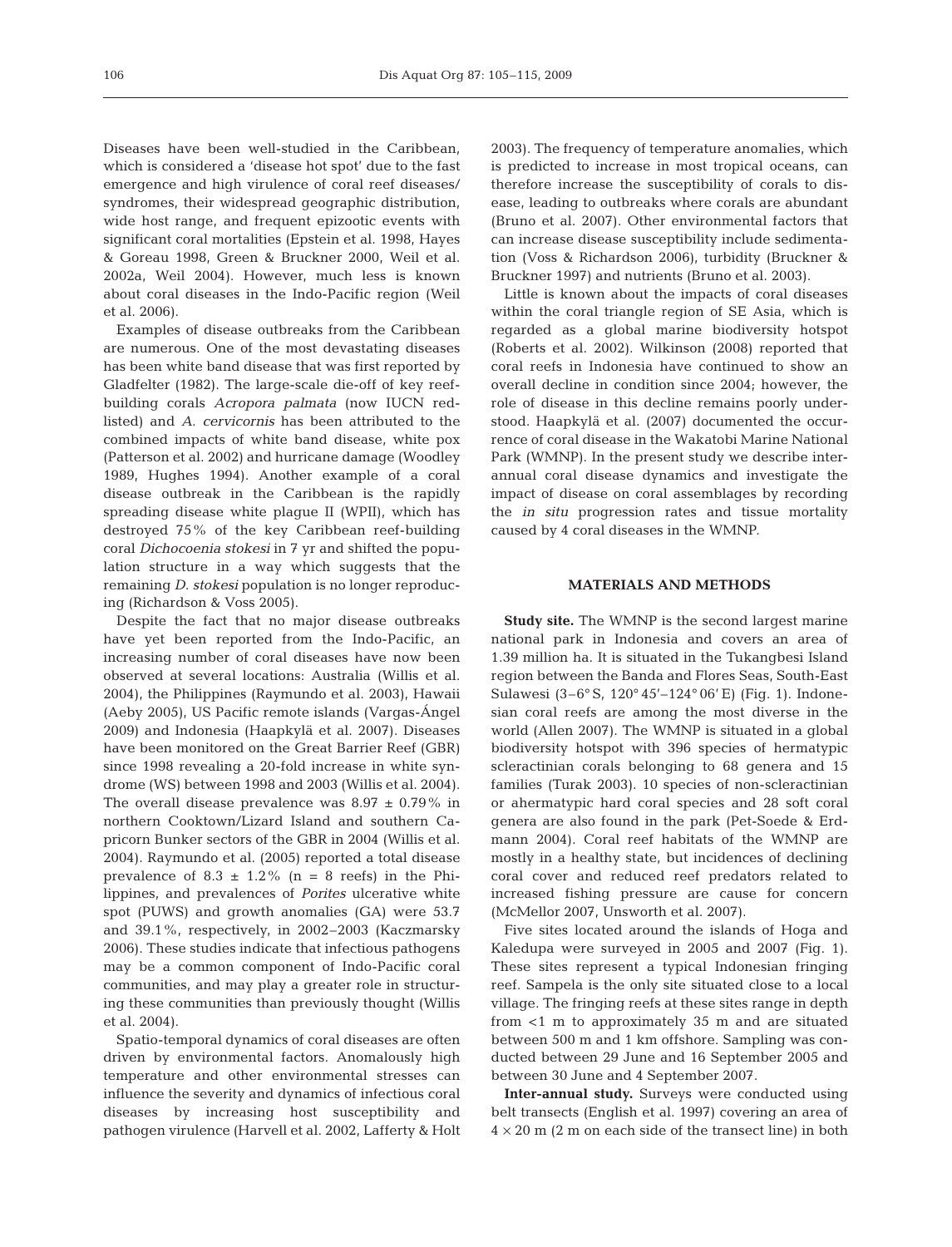



Fig. 1. Location of survey sites. (a) South-East Sulawesi (boxed); (b) Wakatobi National Marine Park (WMNP) includes Tukangbesi Archipelago: Wangi, Kaledupa, Hoga (boxed), Tomea and Binongko Islands; (c) survey sites used in 2005 and 2007 around Hoga and Kaledupa Islands.  $\blacksquare$ : interannual survey sites;  $\star$ : sites where disease progression rates and tissue mortality were observed; light grey shading: reef flats around Hoga and Kaledupa Islands

years. Three replicate transects were laid in 3 reef zones: flat (1 to 3 m depth), crest (3 to 7 m depth) and slope (8 to 12 m depth) and each transect was treated as 1 replicate in the analysis. A total of 45 transects were surveyed in both years. Transects followed the depth contour of the reef. The first transect was located randomly to satisfy assumptions about the independence of data for statistical analysis. The additional transects were located at randomly derived distances from the first transect, but always at >20 m to ensure independence and to detect site-specific trends and variances. Each coral colony within the belt was counted to genus or family levels and recorded as healthy or diseased according to disease survey methods described by Willis et al. (2004). Prevalence of each disease was calculated by dividing the number of diseased colonies by the total number of coral colonies. Due to the prevalence of disease among different coral taxa, this was believed to be the appropriate method. This method has been previously used in Indo-Pacific disease studies by e.g. Page & Willis (2008), Raymundo et al. (2005) and Vargas-Ángel (2009). Means and standard errors (SE) were calculated from all 3 transects at each reef zone at each site. Coral cover was estimated by the same observer by using the 0.5 m point intercept transect method in 2005 and the line intercept transect method in 2007 (English et al. 1997).

**Disease identification.** A disease is defined as any deviation or alteration from the normal structure or function of any body part or organ manifested by a characteristic set of clinical signs of known or unknown cause (Dorland 1982). A lesion represents any functional and morphologic change in tissues during disease (Work & Aeby 2006).

Coral diseases were identified by the presence and characteristics of lesions. Photographs of diseased corals were taken and identified using the Australian Institute of Marine Science (AIMS) coral disease identification cards and photographs compiled by Willis et al. (2004). Photographs were taken of all disease categories and used as a reference in order to keep identification of the diseases consistent. Lesions that did not correspond to any of the disease categories were classified as 'undescribed' and abnormally pigmented lesions on corals were classified as 'pigmentation responses'. Samples of brown band disease (BrB) and skeletal eroding band (SEB) were collected and examined microscopically to verify the presence of ciliates that characterize these diseases.

**Disease progression rates.** The progression rates of black band disease BBD, SEB, BrB and WS were investigated by taking photographs at a fixed angle and including a flexible measuring tape. The diseases were studied in 5 different sites: Blue Bowl, Coral Gardens, Pak Kasims, Inner Pinnacle and Hoga (Fig. 1). The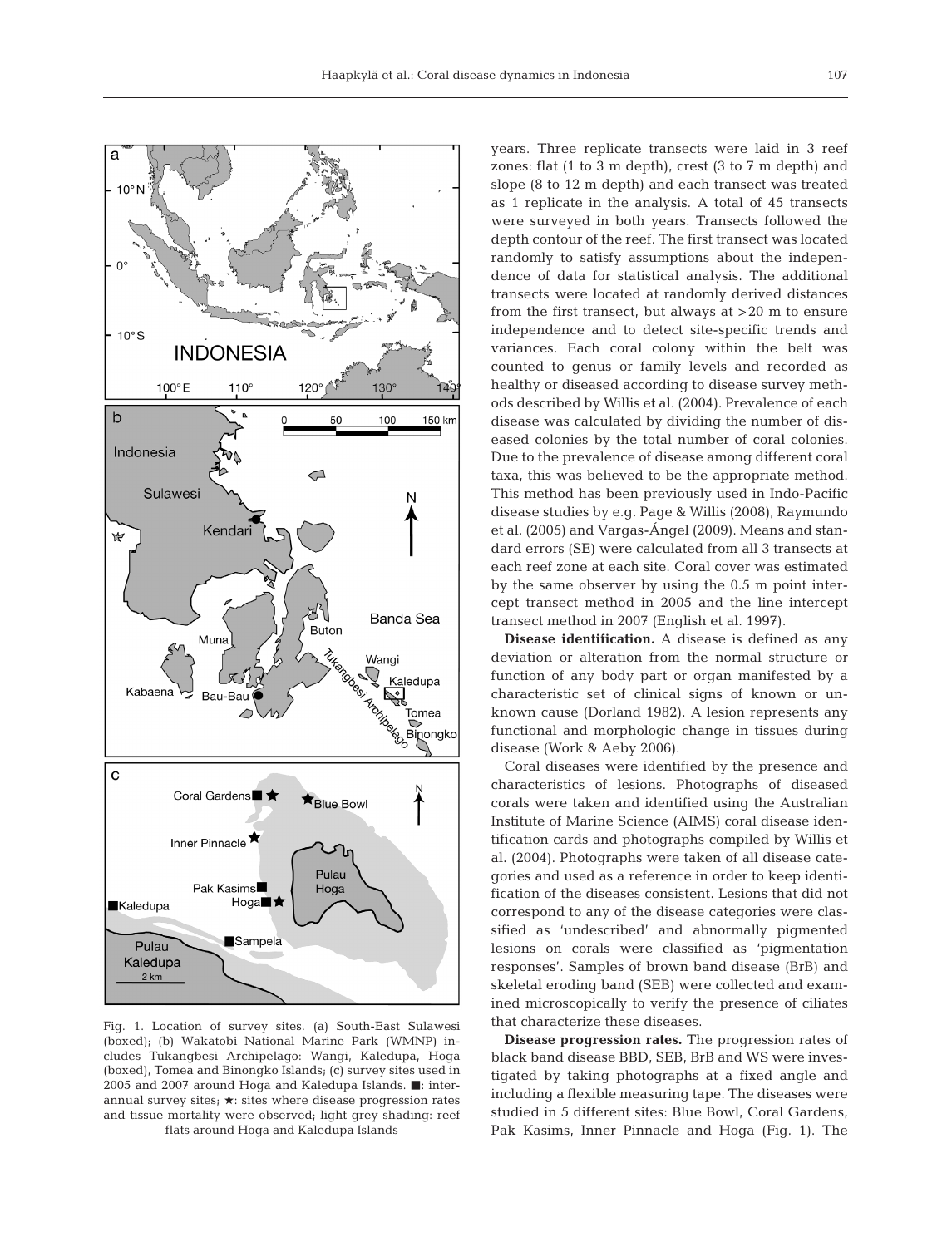observation time varied between 5 and 38 d depending on the disease. Progression rates of SEB and BrB on branching *Acropora pulchra* were investigated on randomly selected branches of separate coral colonies  $(SEB, n = 15; BrB, n = 4)$  (see Table 3). A cable tie was secured onto the exposed skeleton a short distance behind the disease front to avoid interfering with disease progression. The distance from the cable tie to the nearest live tissue at each observation time was measured from photographs using the software Canvas<sup>TM</sup>X (System version 10.5.5). The difference between the last and the first measurement was used as a measure of linear disease progression and divided by the number of days between measurements to calculate a daily progression rate. Using the software Canvas<sup>TM</sup>X (System version 10.5.5), 3 independent measurements extending from a stable reference point on the intersection between healthy and diseased coral tissue/freshly exposed skeleton were recorded for each colony with BBD (foliaceous *Pachyseris foliosa*, n = 19; hemispherical *Diploastrea heliopora*, n = 1; laminar *Pachyseris rugosa*, n = 1) and WS (laminar *Acropora clathrata*, n = 6) after each observation time (see Table 3). The mean rate of disease spread between survey times was determined for each colony by calculating the difference between the respective measurements for each survey date (i.e. subtracting the length of Measurement 1 in the image from July 4 from Measurement 2 on July 10) and averaging the 3 resultant differences. The average measurements from each colony were divided with the number of days between survey dates to calculate an average daily disease progression rate. Finally, the mean rate-of-spread of disease for each affected species between each successive survey period was calculated using the data from all individual colonies within each species.

**Tissue loss due to coral disease.** To determine the tissue loss due to BBD and WS, the surface area of dead coral tissue was measured for each survey date by using the software Canvas<sup>TM</sup>X (System version 10.5.5). The average tissue losses were calculated as described above for the disease progression. The surface area of the *Diploastrea heliopora* colony was estimated assuming a hemispherical colony shape:  $A = 4\pi r^2/2$  where  $A = \text{surface area}, r = \text{radius}.$ 

The single colony of *Diploastrea heliopora* on which we measured tissue loss had a radius of 50 cm. The surface area of *Acropora pulchra*s impacted by SEB and BrB was calculated by using the formula for cylinder area:  $A = 2\pi(r) \times h$  where  $A =$  surface area,  $r =$  radius and *h* = height (i.e. dead coral tissue).

The diameter of *Acropora pulchra* varies between 7 and 15 mm (Wallace 1978). We used the mean of the smallest and the largest diameter (7.5 mm) to obtain a range of tissue loss caused by disease.

**Environmental parameters.** Sedimentation rates were assessed using 4 standard sediment traps (English et al. 1997) deployed at each depth within all sites for a 10 d period. Sediment and water were filtered, dried and weighed with rates expressed as mg dry weight (DW)  $cm^{-2}$  d<sup>-1</sup>.

**Statistical analyses.** Three-way permutational ANOVAs (Anderson 2001, McArdle & Anderson 2001) of disease prevalence, WS and GA prevalence, and coral cover were performed using PERMANOVA (version 1.6). Sedimentation values were  $log_{10}$ -transformed and a 2-way nested ANOVA was conducted by using MINITAB (version 13.20). Tukey tests were used for post-hoc multiple comparisons. We used  $α = 0.05$  for all tests. The distributions of coral diseases within each coral taxa in each site in each year were compared using non-metric multi-dimensional scaling (nMDS) based on Bray-Curtis similarity measures. Difference between years, transects and reef zones were tested using ANOSIM, which is a non-parametric permutation procedure. After identification of the transects and years which differed the most (ANOSIM pairwise test output), SIMPER analysis was run on the data matrix. SIMPER decomposes Bray-Curtis dissimilarities between all pairs of samples to identify those species that contribute most to differences (Clarke & Warwick 2001). All multivariate analyses were conducted using PRIMER (version 6.1.10).

## **RESULTS**

A total of 12 271 colonies were encountered in 2005 and 12752 colonies in 2007 in an area of 3600  $\mathrm{m}^2$  (45 belt transects of  $4 \times 20$  m). These colonies represented 32 coral taxa. Total disease prevalence dropped significantly from 0.57% in 2005 to 0.33% in 2007 ( $F_{1,60}$  = 4.84, p < 0.05) (Fig. 2, Table 1). In 2005 the most frequent type of lesion was the undescribed category (9.7% of all colonies with lesions that did not correspond to any of the disease categories), while pigmentation responses were most frequent in 2007 (3.42% of all colonies had non-normally pigmented lesions).

In 2005, only 2 known syndromes occurred within the sampling area transects: WS  $(0.42\%)$  and GA  $(0.15\%)$ (Haapkylä et al. 2007). In 2007, the prevalence of these 2 syndromes was lower: 0.19% for WS and 0.05% for GA. In addition 2 other syndromes were identified in the sampling area transects: PUWS (0.08%) and BBD (0.02%).

There was a significant interaction between reef zone and overall disease prevalence  $(F_{20.60} = 2.35, p <$ 0.01) (Table 1) with a significant difference between Hoga crests and slopes in 2005, and Sampela flats and slopes in 2007. The prevalence of WS was significantly lower in 2007 ( $F_{1,60} = 10.02$ ,  $p < 0.01$ ). There was a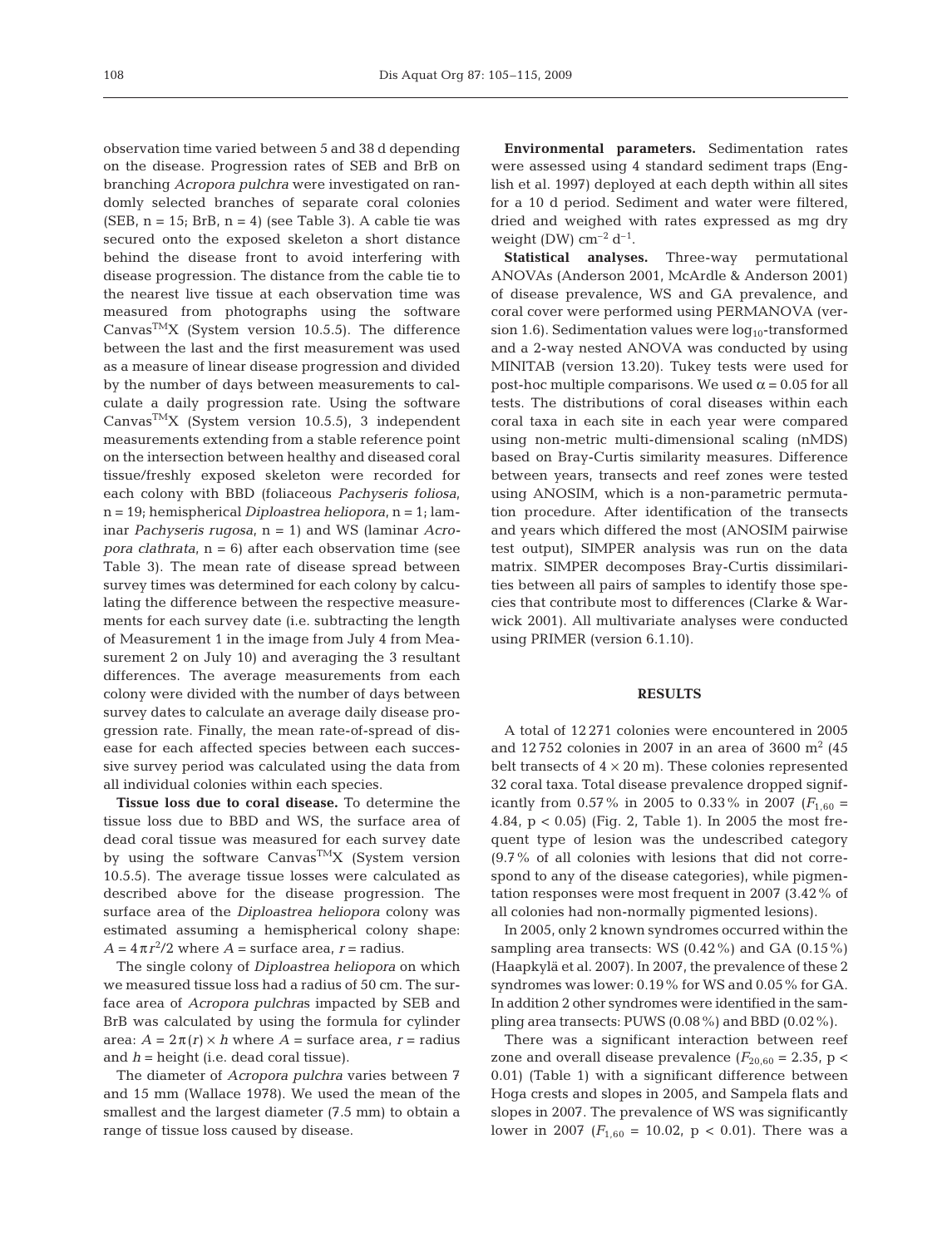

Fig. 2. Mean disease prevalence (± SE) for 5 sites (Kaledupa, Sampela, Hoga, Pak Kasims and Coral Gardens; see Fig. 1) in 2005 and 2007 in the WMNP



Fig. 3. Non-metric multi-dimensional scaling with superimposed Bray-Curtis similarity clusters (ovals) at the 40% similarity level illustrates the distribution of coral diseases within coral assemblages within each site in 2005 and 2007. Sampling used 5 sites: Kaledupa, Sampela, Hoga, Pak Kasims and Coral Gardens (see Fig. 1)

significant reef zone interaction with the presence of WS  $(F_{20.60} = 2.49, p < 0.01)$  (Table 1) with a significant difference between Coral Gardens flat and slope and Hoga crest and slope in 2005, and between Hoga crest and flat and Sampela crest and flat in 2007. No significant differences were found between years or reef zones for the prevalence of growth anomalies (Table 1).

nMDS overlaying years and sites (Fig. 3) together with ANOSIM showed a significant difference in the distribution of diseases within the coral assemblage between years ( $R = 0.23$ ,  $p < 0.001$ ) and zones ( $R = 0.17$ , p < 0.001), and a weak significant difference between sites ( $R = 0.07$ ,  $p < 0.01$ ). The difference between zones is present at all sites  $(p < 0.001)$ , whilst the difference  $(p < 0.05)$  between sites is only present between Hoga–Coral Gardens, Hoga–Sampela, Coral Gardens– Pak Kasims, and Coral Gardens–Sampela. SIMPER analysis found that the overall dissimilarity between the 2 years was mostly the result of differences in the abundance of disease on massive *Porites* (5.34% contribution), *Montipora* (4.97% contribution) and Dendrophyllids (4.68% contribution) (Table 2).

In 2005, 13 coral taxa were diseased compared to only 5 taxa in 2007 (Fig. 4). *Montipora* was the most common coral genus in both years and suffered very little from disease. WS was most prevalent on massive *Porites* in 2005 on Acroporids in 2007. PUWS was observed for the first time in 2007 (Fig. 4). Diseases were more common on flats and crests in 2005, but no clear link was found between disease prevalence and depth in 2007 (Fig. 5).

The *in situ* disease dynamics study of 4 diseases revealed that BrB and WS had the fastest progression rates (1.2  $\pm$  0.36 cm d<sup>-1</sup>, n = 4) and (1.1  $\pm$  0.07 cm d<sup>-1</sup>, n = 6) respectively (Table 3). BBD lesions progressed at the slowest rate  $(0.39 \pm 0.14 \text{ cm d}^{-1}, n = 21)$  (Table 3).

Table 1. Three-way nested permutational multivariate analysis of variance (PERMANOVA) for disease prevalence, white syndrome, growth anomalies and coral cover in the WMNP between 2005 and 2007 at 5 sites (Hoga, Sampela, Pak Kasims, Kaledupa and Coral Gardens; see Fig. 1), over 3 habitats (reef flat, slope and crest). \*Significant differences are taken as those with a Monte Carlo (MC) permutational p-value < 0.05; NS: not significant

| Source                                              | df             | Total disease prevalence |           | White syndrome |           | Growth anomalies |       | Coral cover |                     |
|-----------------------------------------------------|----------------|--------------------------|-----------|----------------|-----------|------------------|-------|-------------|---------------------|
|                                                     |                | F                        | p(MC)     | F              | p(MC)     | F                | p(MC) | F           | p(MC)               |
| Year                                                |                | 4.84                     | $< 0.05*$ | 10.02          | $< 0.01*$ | 0.78             | NS.   |             | $81.48 \le 0.0001*$ |
| Site (Year)                                         | 8              | 1.61                     | NS        | 1.53           | <b>NS</b> | 1.96             | NS.   |             | $6.89$ < $0.0001*$  |
| Reef zone (Year $\times$ Site)<br>Residual<br>Total | 20<br>60<br>89 | 2.35                     | $< 0.01*$ | 2.49           | $< 0.01*$ | 1.22             | NS.   |             | $5.62 \le 0.0001*$  |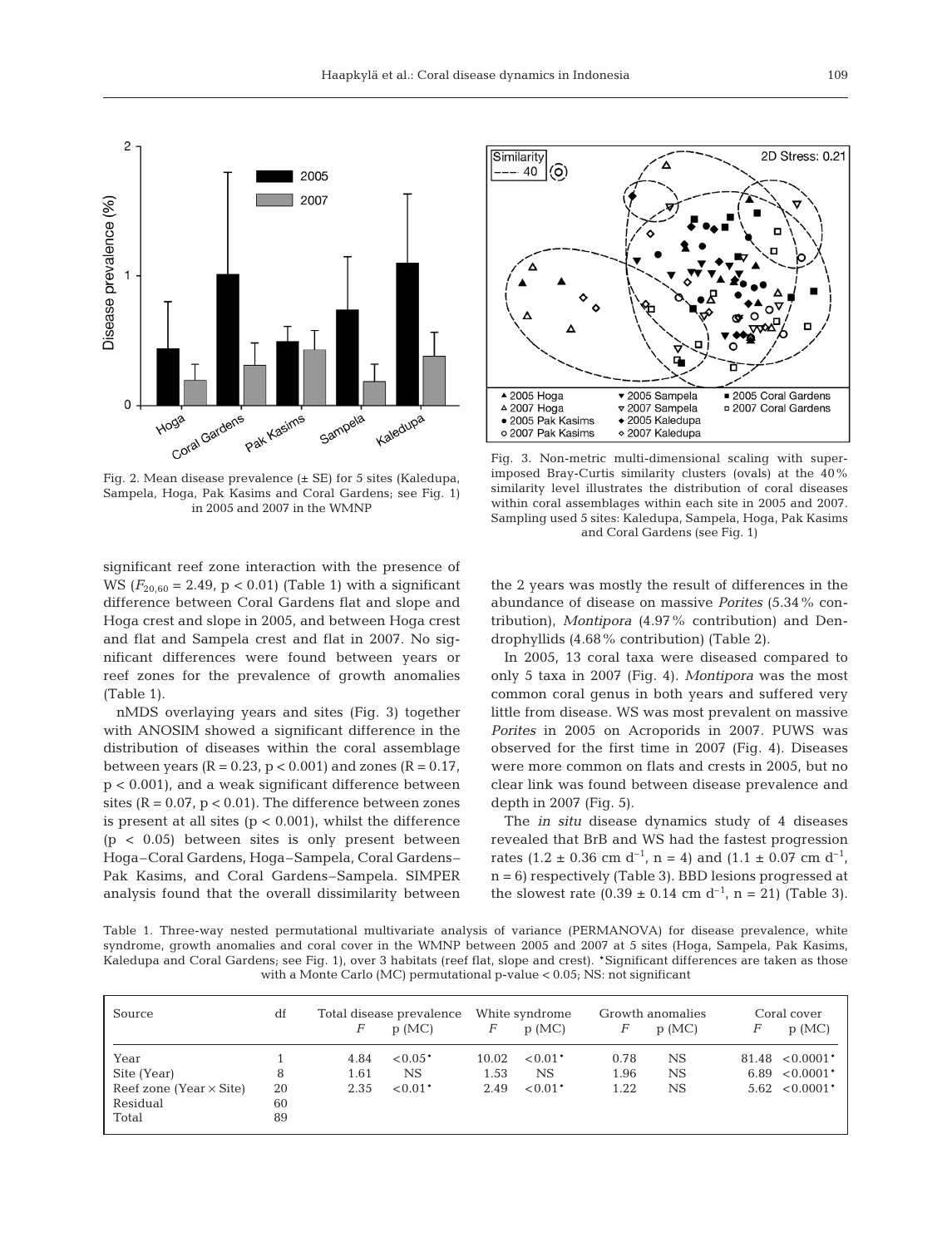Table 2. SIMPER analysis (Primer v.6.1.5) to determine 4 most similar and dissimilar (decreasing similarity and dissimilarity from top to bottom) coral taxa between 2005 and 2007 in terms of abundance

| Coral taxon              | Average<br>similarity 2005 | Coral taxon                | Average<br>similarity 2007 | Coral taxon              | Average dissimilarity<br>2005/2007 |
|--------------------------|----------------------------|----------------------------|----------------------------|--------------------------|------------------------------------|
| <i>Porites</i> (massive) | 28.37                      | <i>Porites</i> (massive)   | 38.29                      | <i>Porites</i> (massive) | 5.34                               |
| Montipora                | 4.83                       | Montipora                  | 2.80                       | Montipora                | 4.97                               |
| Favia/Favites/Montastrea | 3.52                       | Dendrophyllids             | 2.46                       | Dendrophyllids           | 4.68                               |
| Agariciidae              | 2.49                       | <i>Porites</i> (branching) | 1.07                       | Favia/Favites/Montastrea | 3.95                               |





Fig. 5. Mean distribution of diseases per reef zone  $(\pm$  SE) for 5 sites (Kaledupa, Sampela, Hoga, Pak Kasims and Coral Gardens; see Fig. 1) in 2005 and 2007 in the WMNP

Fig. 4. Prevalence of 4 disease categories: white syndrome (WS), growth anomalies (GA), black band disease (BBD) and *Porites* ulcerative white spot syndrome (PUWS) in scleractinian taxa in 2005 and 2007. Prevalence (per taxa) is calculated relative to the total number of colonies examined in the respective taxa in each year

WS caused the greatest total tissue mortality; a total of  $53\,923$  cm<sup>2</sup> over a period of 36 d and BBD the second most severe mortality; a total of  $16783 \text{ cm}^2$  over a period of 38 d.

A highly significant drop in coral cover was observed between years  $(F_{1,60} = 81.48, p < 0.0001)$ , sites  $(F_{8,60} =$ 6.89,  $p < 0.0001$ ) and reef zones ( $F_{20,60} = 5.62$ ,  $p <$ 0.0001) (Table 1, Fig. 6). In 2005, all sites were significantly different except for Pak Kasims and Coral Gardens which had similar coral cover. There were no significant differences between sites in 2007. Blue Bowl, considered a pristine site and studied for the first time in 2007, had by far the highest coral cover (74.7%); it was not included in any of the PERMANOVAs, which included only the 5 sites of the inter-annual study. Amongst these sites, Hoga had the highest coral cover in both years (44.78% in 2005 and 24.46% in 2007) whereas Sampela had the lowest cover in 2005 (12.33%) and Kaledupa the lowest in 2007 (8.8%) (Fig. 6).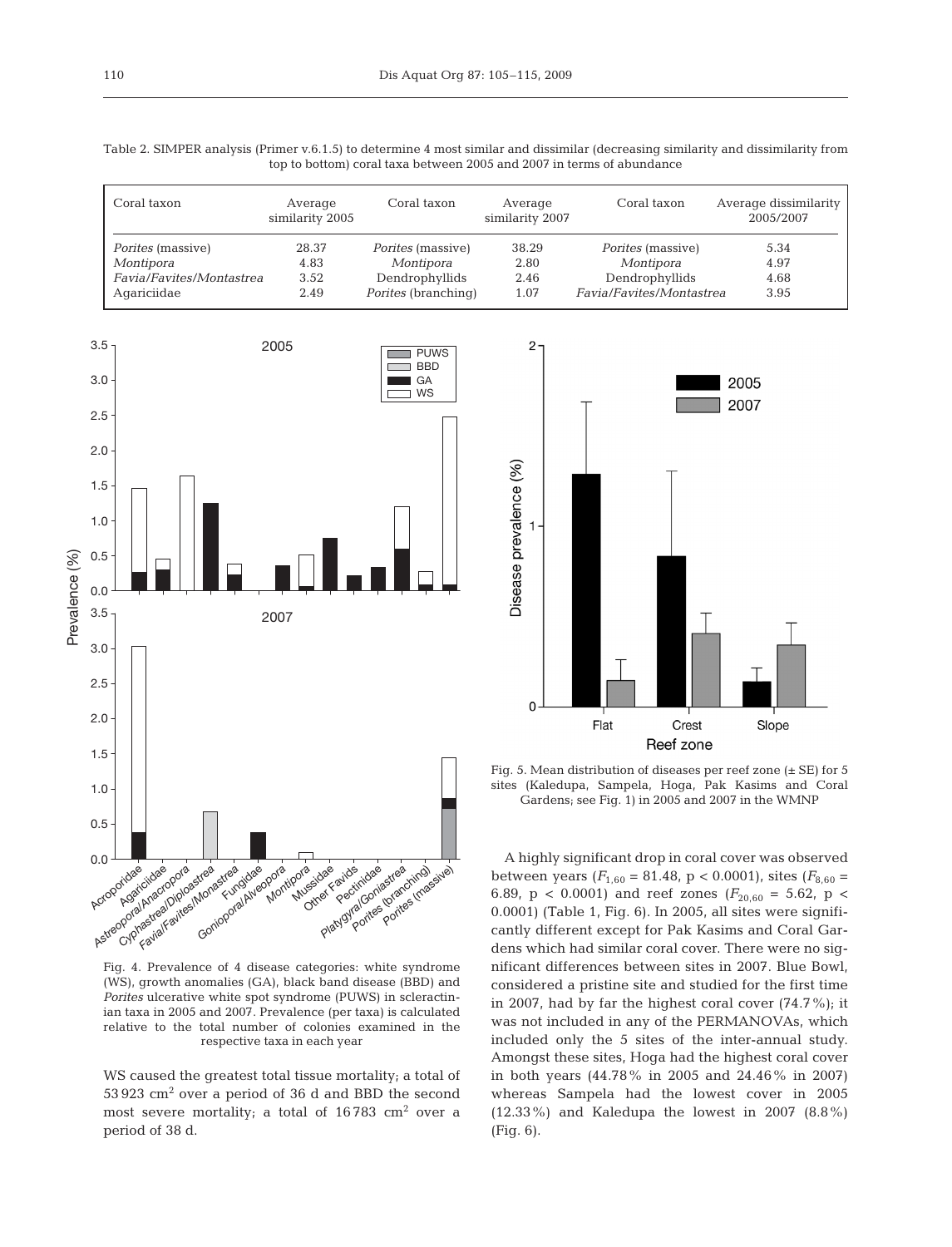| <b>Disease</b>                             | Location                           | Coral host                                        | Mean progression<br>rate (cm $d^{-1}$ ) <sup>a</sup> | Source                    |  |
|--------------------------------------------|------------------------------------|---------------------------------------------------|------------------------------------------------------|---------------------------|--|
| <b>BBD</b>                                 | Blue Bowl, WNMP,<br>Indonesia      | Pachyseris foliosa<br>$(n = 19)$                  | $0.13 \pm 0.02$                                      | Present study             |  |
| <b>BBD</b>                                 | Inner Pinnacle.<br>WNMP, Indonesia | Pachyseris rugosa<br>$(n = 1)$                    | 0.63                                                 | Present study             |  |
| <b>BBD</b>                                 | Pak Kasims.<br>WNMP, Indonesia     | Diploastrea heliopora<br>$(n = 1)$                | 0.42                                                 | Present study             |  |
| <b>BBD</b>                                 | GBR, Australia                     | Acropora muricata                                 | $0.41 - 0.99$                                        | Boyett et al. (2007)      |  |
| <b>BBD</b>                                 | W Caribbean                        | Up to 21 species                                  | $0.33 - 1$                                           | Summarized in Weil (2004) |  |
| <b>WS</b>                                  | Pak Kasims,<br>WNMP, Indonesia     | Acropora clathrata<br>$(n = 1)$                   | 1.16                                                 | Present study             |  |
| <b>WS</b>                                  | Coral Gardens,<br>WNMP, Indonesia  | Acropora clathrata<br>$(n = 5)$                   | $1.03 \pm 0.28$                                      | Present study             |  |
| <b>WS</b>                                  | Solitary Islands,<br>Australia     | Acropora solitaryensis                            | $0.039 - 0.52$                                       | Dalton & Smith (2006)     |  |
| White plaque I                             | Florida, USA                       | Up to 21 species                                  | 0.31                                                 | Summarized in Weil (2004) |  |
| White plaque II                            | W Caribbean                        | Up to 39 species                                  | $\overline{2}$                                       | Richardson et al. (1998)  |  |
| Yellow band                                | Curaçao, Caribbean                 | Montastraea annularis                             | $0.6$ cm mo <sup>-1</sup>                            | Cervino et al. (2001)     |  |
| Dark spot<br>syndrome                      | Curaçao, Caribbean                 | Siderastrea siderea,<br>Stephanocoenia michelinii | 4 cm $mo^{-1}$                                       | Cervino et al. (2001)     |  |
| <b>SEB</b>                                 | Hoga, WNMP,<br>Indonesia           | Acropora pulchra $(n = 15)$                       | $0.5 \pm 0.1$                                        | Present study             |  |
| <b>SEB</b>                                 | GBR, Australia                     | Acropora muricata                                 | $0.03 - 0.33$                                        | Page & Willis (2008)      |  |
| <b>BrB</b>                                 | Hoga, WNMP,<br>Indonesia           | Acropora pulchra $(n = 4)$                        | $1.2 \pm 0.36$                                       | Present study             |  |
| <b>BrB</b>                                 | GBR, Australia                     | Acropora muricata                                 | max. $2.1 \pm 0.35$                                  | Boyett (2006)             |  |
| <sup>a</sup> Except where stated otherwise |                                    |                                                   |                                                      |                           |  |

Table 3. Summary of coral disease progression rates. Where noted, error is SE. BBD: black band disease; WS: white syndrome; SEB: skeletal eroding band; BrB: brown band; WNMP: Wakatobi National Marine Park; GBR: Great Barrier Reef



Fig. 6. Mean coral cover (± SE) for 6 sites (Kaledupa, Sampela, Hoga, Pak Kasims, Coral Gardens and Blue Bowl; see Fig. 1) in 2005 and 2007 in the WMNP. Blue Bowl was not part of the PERMANOVA

Sedimentation was significantly different between sites ( $F_{5,38}$  = 27.00, p < 0.0001) and reef zones ( $F_{12,38}$  = 2.04, p < 0.05). Blue Bowl (more than 15 mg cm<sup>-2</sup> d<sup>-1</sup>) was significantly different from all the other sites except for Sampela (11.5 mg  $cm^{-2} d^{-1}$  on the slope). All the other sites had a sedimentation rate of less than 5 mg cm<sup>-2</sup> d<sup>-1</sup> (Fig. 7).

### **DISCUSSION**

Our study represents the first description of inter-annual coral disease dynamics, disease progression and tissue mortality in Indonesia. Inter-annual variability of diseases was high. There was a significant decrease in disease prevalence from 0.57% in 2005 to 0.33% in 2007. The number of diseased coral taxa decreased from 13 in 2005 to only 5 in 2007. The overall disease prevalence in the WMNP is low and similar to the 0.21% overall prevalence recently found in the remote Pacific islands (Vargas-Ángel 2009). Despite the observed decrease in prevalence, 2 new syndromes were observed in our 2007 surveys: PUWS and BBD. PUWS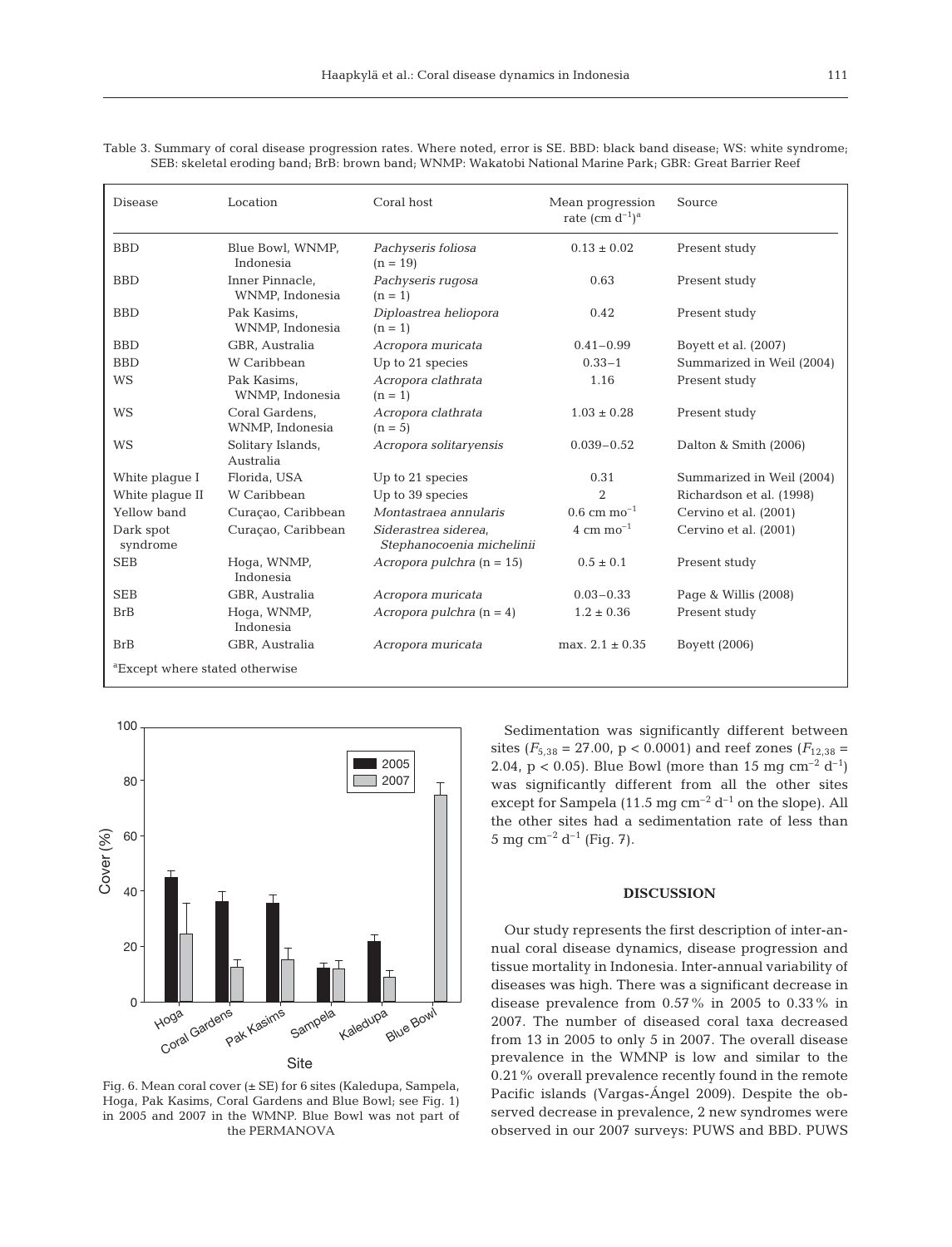

Fig. 7. Mean sedimentation rate (± SE) for 6 sites (Kaledupa, Sampela, Hoga, Pak Kasims, Coral Gardens and Blue Bowl; see Fig. 1) in 2005 and 2007 in the WMNP

has previously been detected in the Philippines where it had a high prevalence (Raymundo et al. 2003, 2005).

Of the diseases found in the present study, PUWS, BrB, SEB and WS (which is a collective term for Indo-Pacific white diseases), are found only in the Indo-Pacific (Raymundo et al. 2003, Willis et al. 2004), whereas GA and BBD are both found globally (Sutherland et al. 2004).

This study reveals for the first time the presence of BrB in Indonesia. SEB was found outside the study area in 2005 (Haapkylä et al. 2007). BrB and SEB are both characterised by dense aggregations of ciliates on the surface of the coral: SEB harbouring *Halofolliculina corallasia* (Antonius & Lipscomb 2001) and BrB a ciliate belonging to the class Oligohymenophorea, subclass Scuticociliata (Bourne et al. 2008). The prevalence of BrB on the GBR is less than 1% and more common on the southern GBR (Willis et al. 2004). SEB was the most prevalent coral disease on the GBR in 2004 to 2006 accounting for 40 to 60% of disease cases recorded in each year (Page & Willis 2008). Moreover, it was found affecting 38% of corals in the Red Sea (Winkler et al. 2004). Another ciliate of the genus *Halofolliculina* was found from the Caribbean (Cróquer et al. 2006a), although it appears to be a different species to the one found in the Indo-Pacific (Cróquer et al. 2006b). Therefore SEB is considered an Indo-Pacific disease and its Caribbean variation is called Caribbean ciliate infection (Rodríguez et al. 2009).

Our results show a significantly lower prevalence of WS in 2007 but no significant difference in GA prevalence. In 2007, diseases were less common in shallow reef zones than in 2005. Only one previous study on depth and disease prevalence exists from the Indo-Pacific where Raymundo et al. (2003) found that PUWS prevalence was not depth dependent in the Philippines. In the Caribbean white plague-infected corals were most common between 8 and 18 m depth (Dustan 1977). A similar depth pattern was found in Venezuela (Cróquer et al. 2003).

There was a highly significant drop in coral cover at all sites in the WMNP between 2005 and 2007 (Fig. 3, Table 1). Kaledupa, considered a pristine site in 2005, had the lowest coral cover of all sites (8.8%) whereas Blue Bowl, dominated by foliaceous corals, was studied for the first time in 2007 and had the highest coral cover (74.7%). The overall decrease in coral cover may predominantly be due to anthropogenic exploitation (McMellor 2007, 2008). Regular monitoring of coral disease could reveal the potential influence of localized coral disease outbreaks on the decline in coral cover.

The major driver of change in the distribution of disease in the coral assemblage between 2005 and 2007 is, according to the SIMPER analysis (Table 2), the differences in the abundance of diseases on massive *Porites* (5.34% contribution), *Montipora* (4.97% contribution) and Dendrophyllids (4.68% contribution). *Porites* and *Montipora* are the 2 major coral genera in the area. Massive *Porites* was the only taxa showing symptoms of 3 syndromes (PUWS, GA and WS). It is a dominant component of Indo-Pacific reefs. Diseases could potentially have larger impacts on massive *Porites* and the reef structure because of its slow growth rates (around  $1 \text{ cm yr}^{-1}$ ) (Pätzold 1984). In 2007, acroporids represented only 4.6% of the total number of corals but they were found to be the most diseased coral taxa (3% of all acroporids were diseased). Acroporids are subject to a number of coral diseases such as BBD (Page & Willis 2006), BrB (Willis et al. 2004), SEB (Page & Willis 2008) on the GBR and white band (Aronson & Precht 2001) and white pox (Patterson et al. 2002) diseases in the Caribbean. However, fast growth rates of *Acropora* may compensate for the mortality. Yap & Gomez (1985) recorded a growth rate of 0.3 to 2.3 cm mo–1 for *A*. *pulchra* in the Philippines.

A positive relationship between host density and disease prevalence has been clearly demonstrated in many host–pathogen systems (Anderson & May 1979, Altizer et al. 2003, Lafferty 2004, Rudolf & Antonovics 2005), and is considered a hallmark of the infectious process (Lafferty & Gerber 2002). Host density is most often associated with greater rates of horizontal transmission (Getz & Pickering 1983, Holt & Pickering 1985,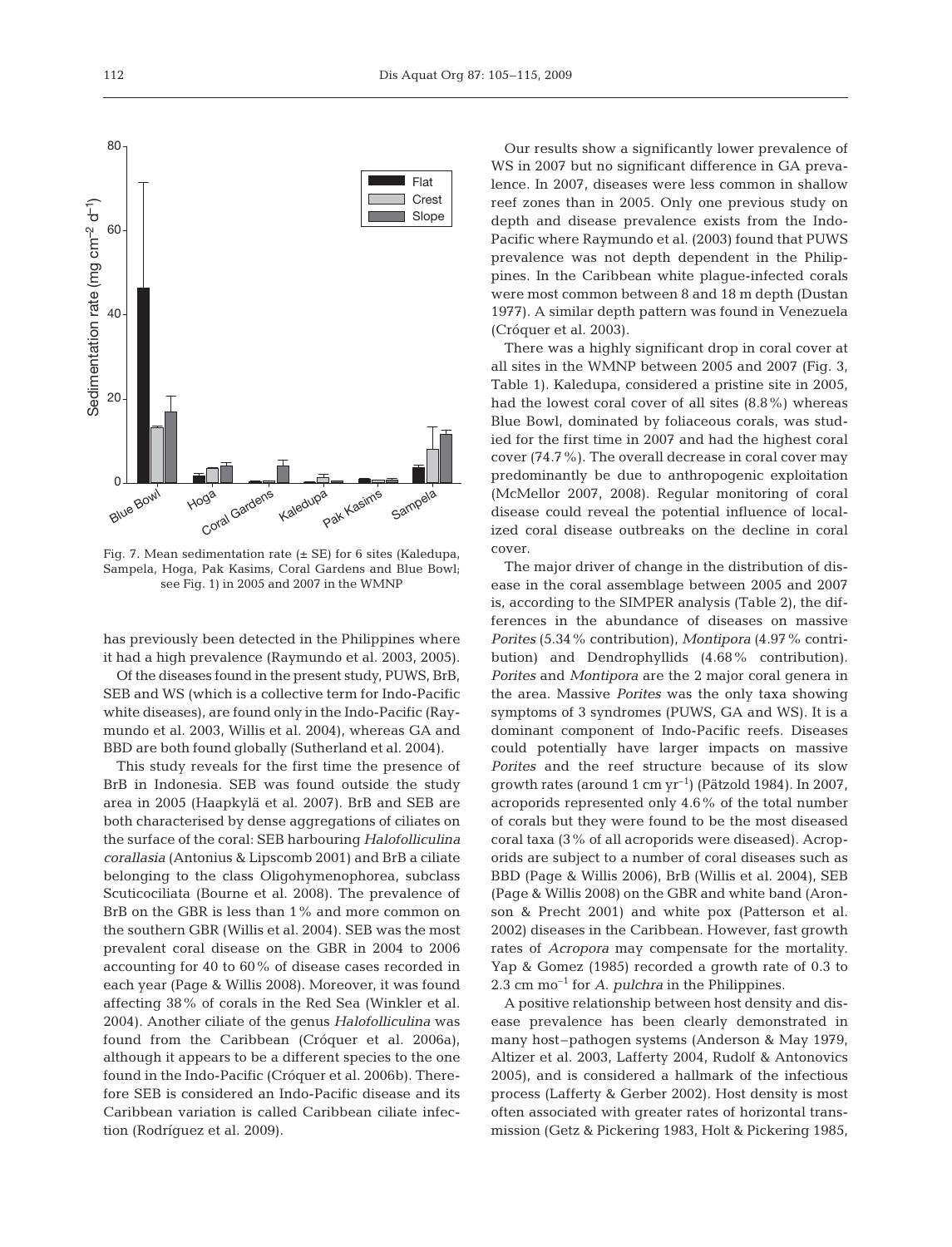Altizer & Augustine 1997), leading to localized increase in prevalence. In addition, host density can be positively related to the density of disease vectors (Rosenberg & Falkovitz 2004, Williams & Miller 2005). High coral cover has been linked to a high prevalence of WS on the Great Barrier Reef of Australia (Bruno et al. 2007). High cover of *Pachyseris foliosa* in the Blue Bowl may have facilitated the spread of BBD infections.

Sedimentation may also be a driver of coral disease. Voss & Richardson (2006) observed a link between high sedimentation rate and BBD in the Caribbean and proposed that sediments may act as vectors of coral disease. Sedimentation rates of  $<$ 10 mg cm<sup>-2</sup> d<sup>-1</sup> are typical for reefs not subject to human disturbance (Rogers 1990); the rates obtained in our study were within this range except for the Blue Bowl, a pristine site, where the rate exceeded 15 mg  $cm^{-2}$  d<sup>-1</sup> (over  $40 \,\mathrm{mg\,cm^{-2}\,d^{-1}}$ on the flat). The bowl-like topography of the Blue Bowl and the close proximity of a large sandy reef flat may have enhanced the accumulation of sediments at the site. High sedimentation rate in the Blue Bowl may have contributed to the occurrence of BBD on the slope at this site.

Warmer water temperatures have been linked to higher disease prevalence and progression rates in diseases such as WS (Willis et al. 2004, Bruno et al. 2007) and BBD (Boyett et al. 2007). Prevalence, progression rates and tissue mortality due to coral disease may have been higher at the study sites in the warmer wet season when water temperatures exceed 30°C. As a consequence, further studies in the wet season are needed to evaluate seasonal ranges in disease prevalence and dynamics in the WMNP.

Our study of disease progression rates and tissue mortality accentuates the fact that conclusions about impacts of coral disease should not solely be based on the results obtained from transect monitoring. SEB, WS and BBD all had faster progression rates in the WMNP than those reported from the GBR (Table 3). In our study, BrB (1.2  $\pm$  0.36 cm d<sup>-1</sup>) had the highest progression rate and WS (1.1  $\pm$  0.07 cm d<sup>-1</sup>) the second highest. The fastest progression rates in the Caribbean were recorded for WPII infections with similar progression rates to BrB on the GBR where the progression rate of BrB was up to 2.1 cm  $d^{-1}$  in the austral summer (Boyett et al. 2007).

In this study, WS caused more severe total tissue loss  $(53923 \text{ cm}^2)$  than BBD  $(16783 \text{ cm}^2)$ . BrB was observed only for 5 d compared to 36 d for WS and 38 d for BBD which resulted in less tissue mortality through time despite its fast progression rate. Coral diseases may have important impact locally in re-structuring reefs by impacting key reef-building corals.

In conclusion, despite a low overall disease prevalence, we documented fast coral disease progression rates and high tissue mortality rates for coral diseases in the WMNP; our research suggests that coral diseases may contribute to the decline of coral cover in this region. Further effort should be dedicated to understanding coral disease dynamics in Indonesia to better inform management and conservation approaches for reef ecosystems in this hotspot of biodiversity.

*Acknowledgements.* We thank Operation Wallacea for logistical support during the surveys. We are grateful for the Indonesian Institute of Sciences (LIPI), Prof. J. Jompa (University of Hasanuddin, Makassar, Indonesia) and the Wallacea Foundation for their support. We thank S. Rowley for assisting in sediment trap collection and weighing of sediments. We are grateful to L. Penin for providing useful comments on the manuscript.

#### LITERATURE CITED

- ► Aeby GS (2005) Outbreak of coral diseas in the Northwestern Hawaiian islands. Coral Reefs 24:481
- ▶ Allen GR (2007) Conservation hotspots of biodiversity and endemism for Indo-Pacific coral reef fishes. Aquat Conserv Mar Freshw Ecosyst 18:541–556
- ▶ Altizer SM, Augustine DJ (1997) Interactions between frequency-dependent and vertical transmission in host–parasite systems. Proc R Soc Lond B Biol Sci 264:807–814
- ► Altizer S, Nunn CL, Thrall PH, Gittleman JL and others (2003) Social organization and parasite risk in mammals: integrating theory and empirical studies. Annu Rev Ecol Evol Syst 34:517–547
- ► Anderson MJ (2001) A new method for non-parametric multivariate analysis of variance. Austral Ecol 26:32–46
	- Anderson RM, May RM (1979) Population biology of infectious diseases: Part I. Nature 280:361–367
	- Antonius A, Lipscomb D (2001) First protozoan coral-killer identified in the Indo-Pacific. Atoll Res Bull 481–493:1–21
- ► Aronson RB, Precht WF (2001) White-band diseases and the changing face of Caribbean coral reefs. Hydrobiologia 460:25–38
- ▶ Bourne DG, Boyett HV, Henderson ME, Muirhead A, Willis BL (2008) Identification of a ciliate (Oligohymenophorea: Scuticociliatia) associated with brown band disease on corals of the Great Barrier Reef. Appl Environ Microbiol 74:883–888
	- Boyett HV (2006) The ecology and microbiology of black band disease and brown band syndrome on the Great Barrier Reef. Master's thesis, James Cook University, Townsville
- ► Boyett HV, Bourne DG, Willis BL (2007) Elevated temperature and light enhance progression and spread of black band disease on staghorn corals of the Great Barrier Reef. Mar Biol 151:1711–1720
	- Bruckner AW, Bruckner RJ (1997) The persistence of black band disease in Jamaica: impact on community structure. Proc 8th Int Coral Reef Symp 1:601–606
- ▶ Bruno JF, Petes LE, Harvell CD, Hettinger A (2003) Nutrient enrichment can increase the severity of coral diseases. Ecol Lett 6:1056–1061
- ▶ Bruno JF, Selig ER, Casey KS, Page CA and others (2007) Thermal stress and coral cover as drivers of coral disease outbreaks. PLoS Biol 5:e124, doi:10.1371/journal.pbio. 0050124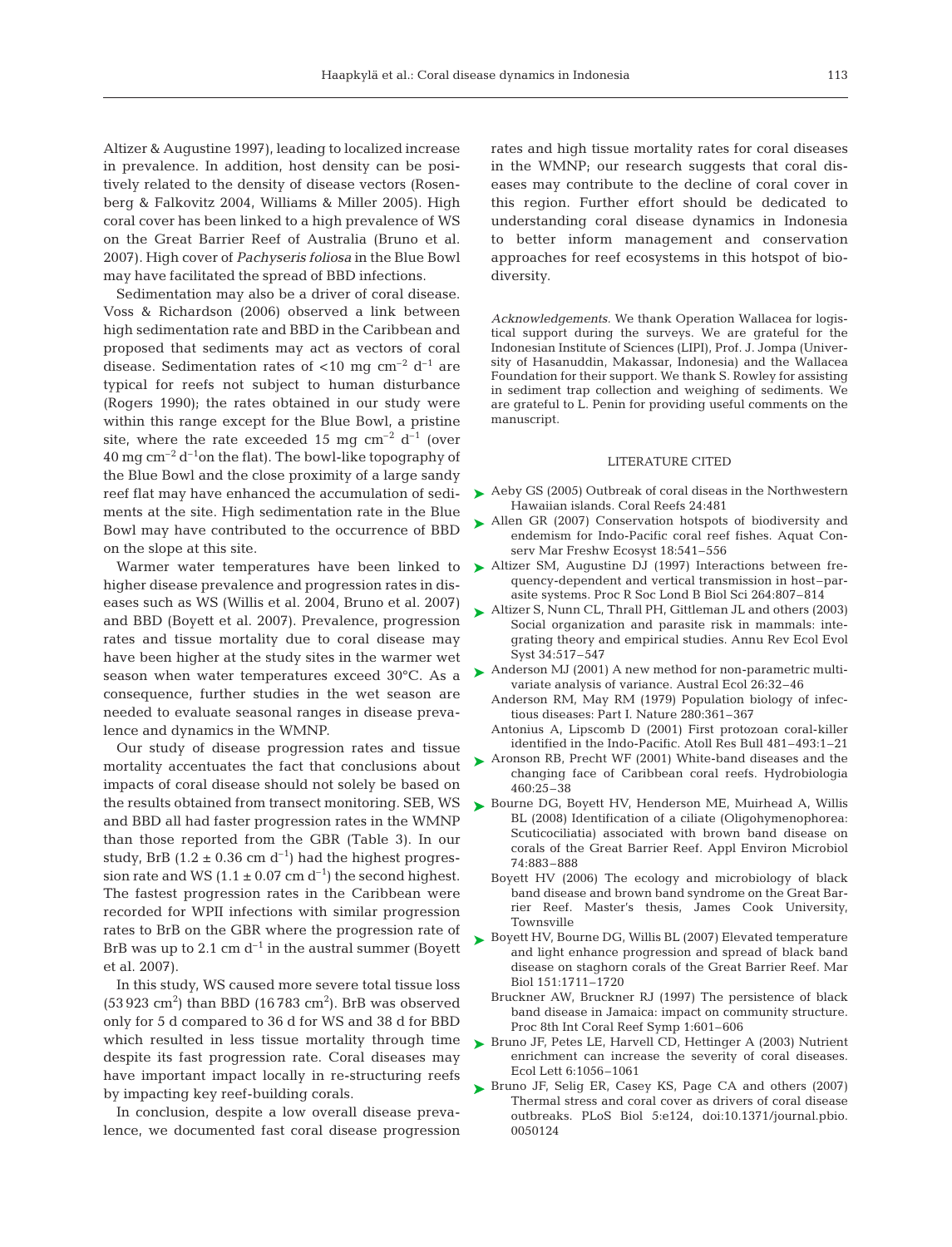- Cervino J, Goreau TJ, Nagelkerken I, Smith GW, Hayes R (2001) Yellow band and dark spot syndromes in Caribbean corals: distribution, rate of spread, cytology and effects on abundance and division rate of zooxanthellae. Hydrobiologia 460:53–63
- Clarke KR, Warwick RM (2001) Change in marine communities: an approach to statistical analysis and interpretation, 2nd edn. PRIMER-E, Plymouth
- ► Cróquer A, Pauls SM, Zubillaga AL (2003) White plague disease outbreak in a coral reef at Los Roques National Park, Venezuela. Rev Biol Trop 51:39–45
- ► Cróquer A, Bastidas C, Lipscomb D (2006a) Folliculinid ciliates: a new threat to Caribbean corals? Dis Aquat Org 69:75–78
- ► Cróquer A, Bastidas C, Lipscomp D, Rodríguez-Martínez RE, Jordan-Dahlgren E, Guzman HM (2006b) First report of folliculinid ciliates affecting Caribbean scleractinian corals. Coral Reefs 25:187–191
	- Dalton SJ, Smith SDA (2006) Coral disease dynamics at a subtropical location, Solitary Islands Marine Park, eastern Australia. Coral Reefs 25:37–45
- ► Dorland RB (1982) The protective mechanism of action of amines in diphtheria-toxin treated vero cells. Can J Microbiol 28:611–617
	- Dustan P (1977) Vitality of reef coral populations off Key Largo, Florida: recruitment and mortality. Environ Geol Water Sci 2:51–58
	- English S, Wilkinson C, Baker V (1997) Survey manual for tropical marine resources, 2nd edn. Australian Institute of Marine Science, Townsville
	- Epstein PR, Sherman K, Spanger-Siegfried E, Langston A, Prasad S, McKay B (1998) Marine ecosystems: emerging diseases as indicator of change. Health Ecological and Economic Dimensions (HEED), NOAA Global Change Program, Washington, DC
- ► Getz WM, Pickering J (1983) Epidemic models—thresholds and population regulation. Am Nat 121:892–898
	- Gladfelter WB (1982) White-band disease in *Acropora palmata*: implications for the structure and growth of shallow reefs. Bull Mar Sci 32:639–643
- ► Green EP, Bruckner AW (2000) The significance of coral disease epizootiology for coral reef conservation. Biol Conserv 96:347–361
- ► Haapkylä J, Seymour AS, Trebilco J, Smith D (2007) Coral disease prevalence and coral health in the Wakatobi Marine Park, South-East Sulawesi Indonesia. J Mar Biol Assoc UK 87:403–414
- ▶ Harvell CD, Mitchell CE, Ward JR, Altizer S, Dobson AP, Ostfeld RS, Samuel MD (2002) Climate warming and disease risks for terrestrial and marine biota. Science 296: 2158–2162
	- Hayes RL, Goreau NI (1998) The significance of emerging diseases in the tropical coral reef ecosystem. Rev Biol Trop 46:173–185
- ► Holt RD, Pickering J (1985) Infectious disease and species coexistence — a model of Lotka-Volterra form. Am Nat 126:196–211
- ▶ Hughes TP (1994) Catastrophes, phase-shifts and largescale degradation of a Caribbean coral reef. Science 265: 1547–1551
- ► Kaczmarsky LT (2006) Coral disease dynamics in the central Philippines. Dis Aquat Org 69:9–21
- ► Lafferty KD (2004) Fishing for lobsters indirectly increases epidemics in sea urchins. Ecol Appl 14:1566–1573
- ► Lafferty KD, Gerber LR (2002) Good medicine for conservation biology: the intersection of epidemiology and conservation theory. Conserv Biol 16:593–604
- ► Lafferty KD, Holt RD (2003) How should environmental stress affect the population dynamics of disease? Ecol Lett 6: 654–664
- ► Lafferty KD, Porter JW, Ford SE (2004) Are diseases increasing in the ocean? Annu Rev Ecol Evol Syst 35:31–54
	- McArdle BH, Anderson MJ (2001) Fitting multivariate models to community data: a comment on distance-based redundancy analysis. Ecology 82:290–297
	- McMellor S (2007) A Conservation Value Index to facilitate coral reef evaluation and assessment. PhD thesis, University of Essex, Colchester
	- McMellor S (2008) Reef status in the Wakatobi Marine National Park, Indonesia 2002–2007. In: Wilkinson C (ed) Status of coral reefs of the world: 2008. Global Coral Reef Monitoring Network and Reef and Rainforest Research Centre, Townsville
- ▶ Nugues MM (2002) Impact of a coral disease outbreak on coral communities in St. Lucia: What and how much has been lost? Mar Ecol Prog Ser 229:61–71
- ► Page C, Willis B (2006) Distribution, host range and largescale spatial variability in black band disease prevalence on the Great Barrier Reef, Australia. Dis Aquat Org 69: 41–51
- ► Page CA, Willis BL (2008) Epidemiology of skeletal eroding band on the Great Barrier Reef and the role of injury in the initiation of this widespread coral disease. Coral Reefs 27:257–272
- ▶ Patterson KL, Porter JW, Ritchie KB, Polson SW and others (2002) The etiology of white pox, a lethal disease of the Caribbean Elkhorn coral, *Acropora palmata*. Proc Natl Acad Sci USA 99:8725–8730
- ▶ Pätzold J (1984) Growth rhythms recorded in stable isotopes and density bands in the reef coral *Porites lobata* (Cebu, Philippines). Coral Reefs 3:87–90
	- Pet-Soede L, Erdmann M (eds) (2004) Rapid Ecological Assessment Wakatobi National Park. November 2003. Report from WWF Indonesia Marine Program, Denpasar, Bali
- Raymundo LJH, Harvell CD, Reynolds TL (2003) *Porites* ➤ ulcerative white spot disease: description, prevalence, and host range of a new coral disease affecting Indo-Pacific reefs. Dis Aquat Org 56:95–104
- ► Raymundo LJ, Rosell KB, Reboton CT, Kaczmarsky L (2005) Coral diseases on Philippine reefs: genus *Porites* is a dominant host. Dis Aquat Org 64:181–191
- ► Richardson LL, Voss JD (2005) Changes in a coral population on reefs of the northern Florida Keys following a coral disease epizootic. Mar Ecol Prog Ser 297:147–156
	- Richardson LL, Goldberg WM, Kuta KG, Aronson RB and others (1998) Florida's mystery coral-killer identified. Nature 392:557–558
- ► Roberts CM, McClean CJ, Veron JEN, Hawkins JP and others (2002) Marine biodiversity hotspots and conservation priorities for tropical reefs. Science 295:1280–1284
- Rodríguez S, Cróquer A, Guzmán HM, Bastidas C (2009) A ➤ mechanism of transmission abnd factors affecting coral susceptibility to *Halofolliculina* sp. infection. Coral Reefs 28:67–77
- ► Rogers CS (1990) Responses of coral reefs and reef organisms to sedimentation. Mar Ecol Prog Ser 62:185–202
- ▶ Rosenberg E, Falkovitz L (2004) The *Vibrio shiloi/Oculina patagonica* model system of coral bleaching. Annu Rev Microbiol 58:143–159
- ▶ Rudolf VHW, Antonovics J (2005) Species coexistence and pathogens with frequency-dependent transmission. Am Nat 166:112–118
- ► Sutherland KP, Porter JW, Torres C (2004) Disease and immunity in Caribbean and Indo-Pacific zooxanthellate corals.